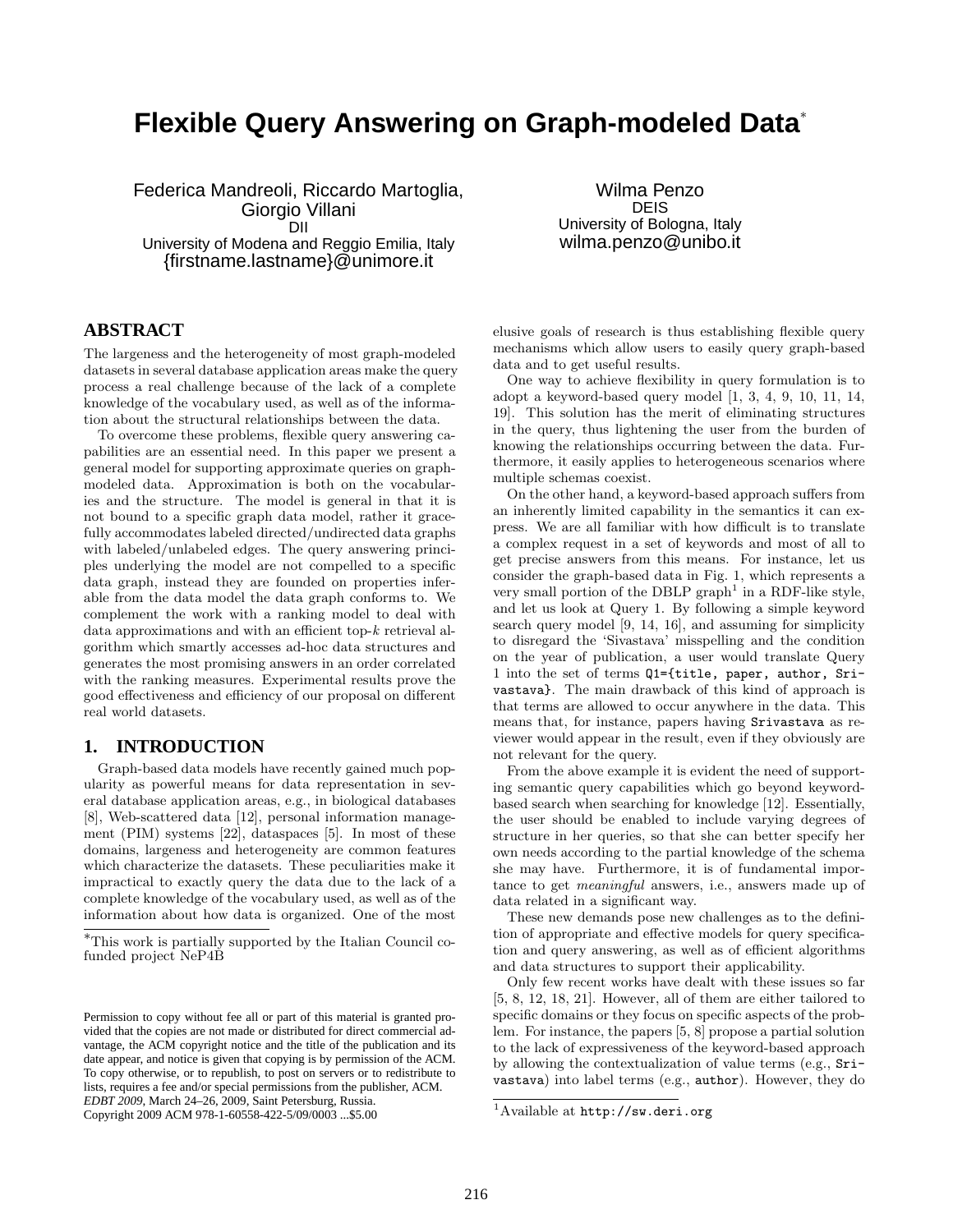

Query 1: The title of the papers authored by someone whose name sounds like 'Sivastava' published before 2005. Query 2: The documents related in some way to the 'Piazza' paper published in the TKDE journal.

#### Figure 1: Reference graph and two query samples

not allow the specification of relationships between terms. Thus, for instance, Query 2 in our reference example can not be expressed. NAGA [12] and TALE [18], instead, adopt a graph-based query language which enables the formulation of queries with additional semantic information, namely the one expressed through the specification of links (i.e., relationships) between terms. Their answer model is then based on approximate graph matching. However, in complex domains, approximation techniques like those adopted in [18] are not adequate, since they are limited to syntactic considerations on data linkage, completely disregarding the semantics underlying the connections between the data. This aspect has important implications on the meaningfulness of answers, since, for instance in biological databases, entities can be related in several different ways, each one representing a different biological phenomenon [8]. In this respect, NAGA [12] presents a more powerful query language, but it does not delve into details as to the efficiency of the answering process. [21] presents a flexible query model which is targeted for relational and XML data. Thus, it does not investigate the problem of handling labeled edges.

Finally, as to the problem of querying heterogeneous data, up to now most of the efforts have been spent on the problem of approximating the structure of a query [2, 18, 20], often giving little attention to support vagueness on the vocabulary used. Rather, it has been proved that label ambiguity is a very frequent issue, because people hardly choose the same term for a single well-known object [7]. For this purpose, some works [5, 22] adopt term expansion techniques, and follow a query relaxation approach. However, they do not explicitly deal with vague specification on data links.

In this paper we address the problem of *approximate query answering* on graph-modeled data, namely finding data subgraphs which are *similar* to a query graph. Our approach is semantics-driven in that we admit only approximations which lead to *semantically meaningful* results.

Our contributions are as follows:

• we present a flexible model for supporting approximate queries on graph-modeled data. The data model is general in that it is not bound to a specific graph data model, rather it gracefully accommodates several data models from other approaches, namely supporting labeled directed/undirected data graphs with labeled/unlabeled edges. This results in a general framework which flexibly satisfies a wide variety of applicationspecific needs (Section 2);

- we support approximate queries in a two-fold fashion: 1) by considering node/edge label mismatches; 2) through the structural relaxation of relationships between data. As for the latter point, a key contribution is the introduction of the notion of *Semantic Relatedness* relation for nodes in a data graph as a fundamental benchmark for the application of *semantically meaningful* relaxations only (Section 3);
- we complement the query answering model with a general ranking model which identifies some interesting properties of scoring functions useful to support efficiently the evaluation of approximations. Furthermore, the model adopts a distinct-node set semantics which privileges the most compact answers and avoids to overwhelm the user with quasi-redundant results (Section 4);
- we present an instantiation of the Semantic Relatedness relation for a RDF-like data model. This is generated by means of a set of rewriting rules on graph edges which are not compelled to a specific data graph, rather they rely on properties of the data model the data graph conforms to (Section 5);
- we provide an efficient top-k retrieval algorithm which adopts the principles of the Threshold Algorithm (TA) [6] and smartly accesses ad-hoc data structures to generate the top- $k$  answers (Section 6);
- we present an extensive experimental evaluation which proves the effectiveness and the efficiency of our proposal on different real world datasets (Section 7).

Finally, we compare our proposal with the literature and provide concluding remarks in Section 8.

# **2. THE DATA MODEL**

Graphs provide a natural way to represent a wide range of data for different applications, from relational information to XML documents, from biological databases to dataspace systems, only to mention a few.

In this paper we deal with the problem of flexible query answering on graph-modeled data. To this end, we do not want to limit the generality of the approach to a specific data model. Instead, the data model we adopt is a general model where data is represented as a connected graph allowing parallel edges (also known as multigraphs) and node and edge labels. In this way, we are able to cover most graph-based data models like the widely adopted standard RDF and interesting proposals recently introduced in the literature for various purposes (e.g. [5, 8, 12, 14]).

A data graph essentially represents a portion of the real world through entities, values, and relationships between them. In the following, we denote as  $L$  the set of all possible labels partitioned in literal values  $L<sub>L</sub>$  (e.g. 2004, "A. Y. Halevy") and concept labels  $L_C$  (e.g. year, author, cite). Moreover,  $L_C$  also includes the empty label  $\epsilon$  which is assigned to unlabeled nodes and edges.

Definition 1 (Data Graph). *Data is represented as a connected directed labeled multi-graph*  $\mathcal{G} = (N, E, L_N, L_E)$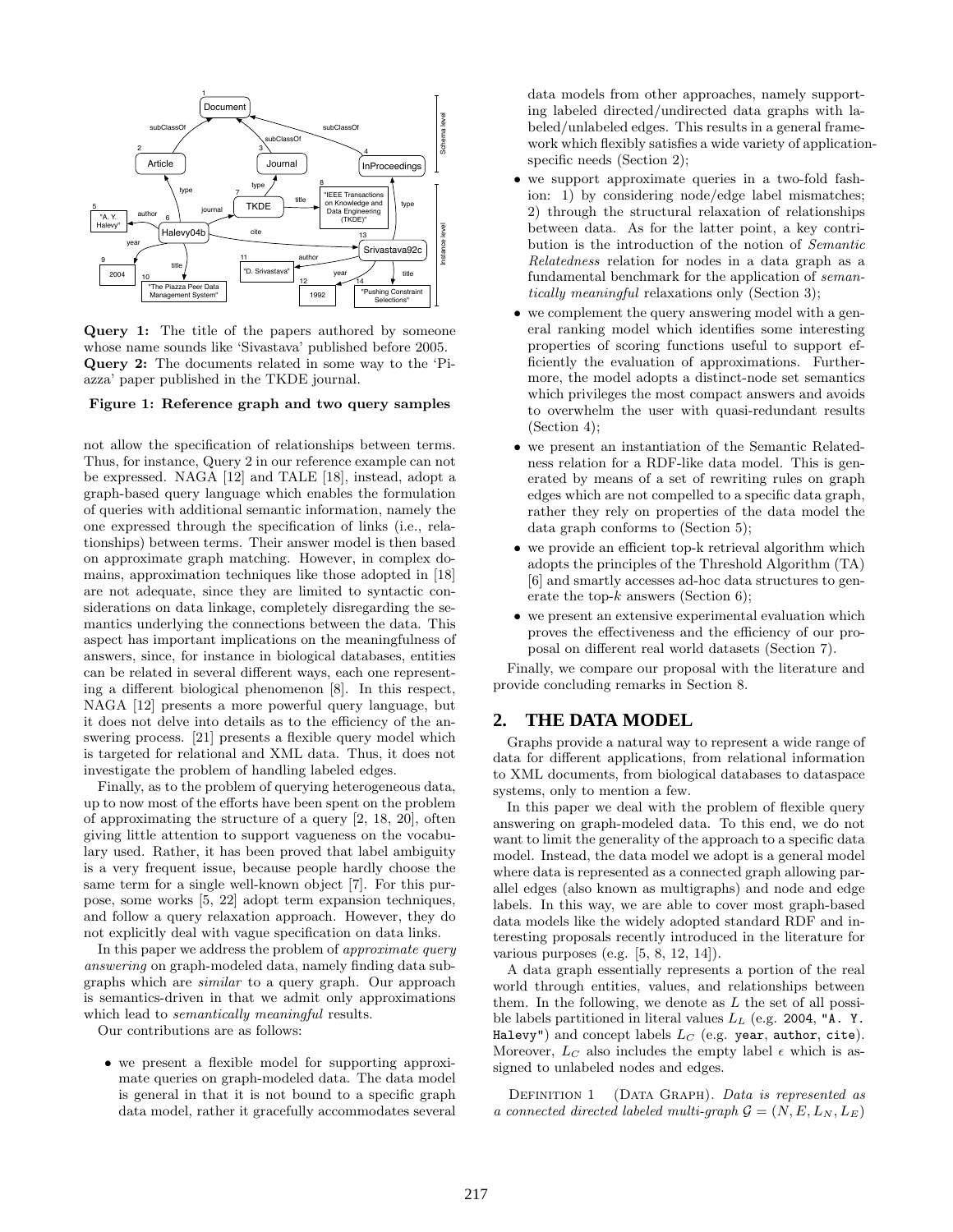*where*  $N$  *is a set of nodes,*  $E \subseteq N \times N$  *is a multiset of directed edges,*  $L_N \subseteq L$  *and*  $L_E \subseteq L_C$  *are sets of node and edge labels, respectively. Each node*  $n \in N$  *is assigned a label*  $\lambda(n) \in L_N$  *and each edge*  $e \in E$  *is assigned a label*  $\lambda(e) \in L_E$ *. Nodes having labels in*  $L_L$  *are called value nodes whereas nodes with labels in*  $L_C$  *are called entity nodes.* 

It is worth noting that the support to parallel edges, which not all models include (e.g. [18]), is instead fundamental in many contexts such as RDF and OWL based data as well as dataspaces, where the edge semantics depends not only from the involved nodes but also from the edge properties.

The graph which will be used as reference example in the following is shown in Fig. 1, and it describes the relationship between two publications<sup>2</sup>. The graph conforms to a data model which most of the RDF-like data can be translated into. The model distinguishes between the instance level and the schema level. More precisely, it specializes the data graph model introduced in Def. 1 in the following way: an entity node, depicted as a rounded rectangle, is an RDF class, a class instance or any other resource, while a value node, depicted as a rectangle, is an RDF literal. For simplicity, in Fig. 1 we show only a small portion of a potentially large and heterogeneous data graph which, as discussed in the Introduction, in most domains represents the collection of several different data sources. Thus, for instance, scientific papers are possibly described by concepts such as Paper, Article, Publication, InProceedings, aso.

Given a data graph  $\mathcal{G}$ , we introduce the notion of path which will be used in the following. A *path* is a sequence of consecutive edges in a graph and the *length* is the number of edges traversed. A sample of path of length 3 in the graph depicted in Fig. 1 is  $(n_6, n_2) - (n_2, n_1) - (n_1, n_3)$ . Notice that the involved edges are not necessarily required to have the same direction.

#### **3. THE QUERY MODEL**

Our main aim is to go beyond the keyword-based approach without necessarily requiring to precisely use the graph vocabulary and structure in query formulation. To this end, we propose a query model which allows users to specify query graphs exploiting whatever partial knowledge they have. This is particularly useful not only when the user does not know the structure but also for querying heterogeneous data sources. As far as the queried graphs can be partially unknown to the user, queries can also contain imprecise specifications both about the node and edge labels they are searching for, and in the relationships among nodes. Our matching mechanism will respect whatever query constraints are given by dealing with the possibly contained label and structure ambiguities.

# **3.1 Query Specification**

A query is a multigraph connecting entity nodes and predicates on values.

The query specification mechanism we propose allows the formulation of graphs expressing as much topology and annotation as the user can, including none at all. To this end, users can annotate any node or edge with the wildcard "any label",  $\#$ ', when they do not know the label at all. Indeed,



Figure 2: Query 1 (left) and Query 2 (right)

the symbol ' $\#$ ' may be substituted by any of the labels in L. Moreover, users are allowed to specify general connections between nodes by means of undirected edges.

DEFINITION 2 (QUERY GRAPH). *A query is a tuple*  $q =$  $(N, E, L_N, L_E, V, C)$  where  $E = E_d \cup E_u$ ,  $(N, E_d)$  *is a directed multi-graph,* (N, Eu) *is an undirected multi-graph,* (N, E, L<sup>N</sup> , LE) *is a connected labeled multi-graph,* V *is a set of variables, and* C *is a set of conditions on* V *.*

 $L_E \subseteq L_C$  *and each*  $e \in E$  *is assigned a label*  $\lambda(e) \in L_E \cup$  $\{\#\}.$  L<sub>N</sub>  $\subseteq$  L<sub>C</sub> and each  $n \in N$  is assigned a label  $\lambda(n) \in$  $L_N \cup \{\#\} \cup V$ *. Nodes having labels in*  $L_N \cup \{\#\}$  *are called entity nodes while nodes having labels in* V *are called variable nodes.* Each condition in C has the form  $var\langle op \rangle v$  where  $var \in V$ ,  $\langle op \rangle$  *is an operator, and*  $v \in L$  *is a value. Possible operators are the relational ones, i.e.,*  $=$ ,  $\leq$ ,  $\leq$ ,  $\geq$ ,  $\geq$ *, and the two operators* ∋ *and* ∼*. The semantics of the* ∋ *operator is the usual term containment in a text, whereas the* ∼ *operator expresses similarity between literals.*

Fig. 2 depicts the graphs of two queries specified in Fig. 1. Notice that they both make use of the symbol  $\#$  to denote the user's absence of knowledge about which entity nodes the specified terms are related to in the data (e.g., Paper and author in Query 1), and which relationships occur between such entity nodes (e.g., between the two document instances in Query 2). None of them finds an exact match on the reference graph because of node/edge label and structural mismatches: e.g. Paper and date in Query 1, the connection between  $n_1$  and  $n_3$  in Query 2. In the following, we propose a query answering semantics which effectively deals with such ambiguities.

#### **3.2 The Query Answering Semantics**

Our query answering model relies on approximate subgraph matching. In particular, approximation on data is performed in a two-fold fashion. As we allow label ambiguities, where the exact label names are unknown, the first kind of approximation we consider are node/edge label mismatches. Moreover, as users are not required to know the graph topology, we also support structural approximations.

#### *Label Approximation*

The degree of mismatch between concept labels is quantified by means of a distance function

$$
d_L: L_C \cup \{\#\} \times L_C \cup \{\#\} \to [0,1]
$$

For any pair of labels,  $d<sub>L</sub>$  is a symmetric function which returns a value ranging from exact match (0) to total mismatch (1). Obviously, for all labels  $l \in L_C$ ,  $d_L(\#, l) = 0$ ,  $d_L(l, l) = 0$  and  $d_L(\epsilon, l) = 1$ . As far as its definition is concerned, we let the users customize the label matching

 $2$ For ease of reference, nodes are univocally identified by the integer numbers  $i$  shown on the left upper corner and will be referenced as  $n_i$ .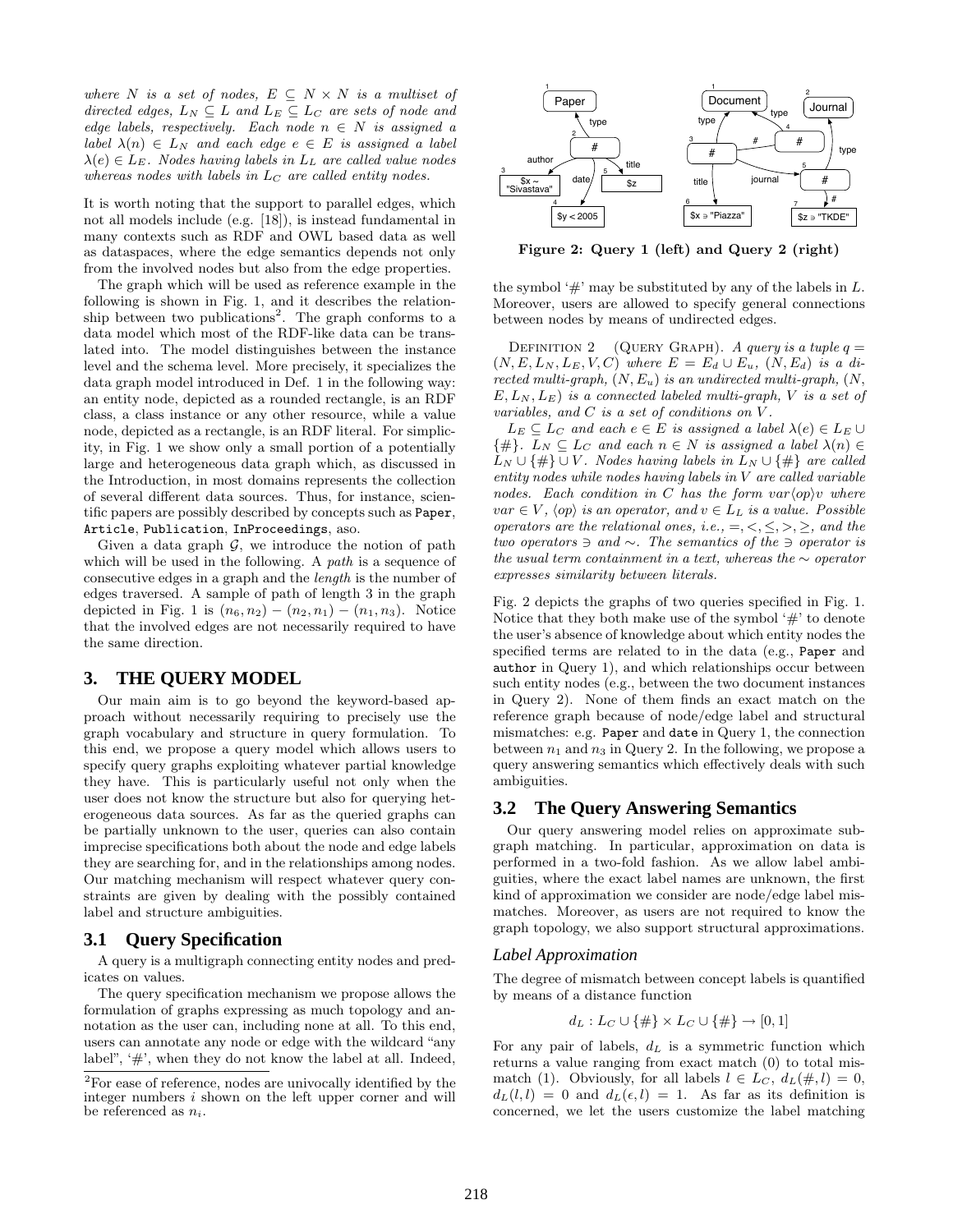method that best suits the application needs. In our opinion,  $d_L$  should follow the principle of inter-substitutivity: the more  $l_i$  can be substituted by  $l_i$  in the same context and vice-versa the smaller  $d_L(l_i, l_j)$  should be. For instance  $d_L$ (Paper, Article) should be lower than  $d_L$ (Paper, Journal). Possible alternatives range from purely syntactic approaches, such as the well known edit distance and its variants, to semantic approaches. To this extent, one possible solution is to correlate labels through knowledge-based distances, which take advantage of linguistic information extracted from external knowledge sources such as the WordNet (WN) thesaurus<sup>3</sup>. Here, we propose an adaptation of the Leacock-Chodorow [13] distance, which compares the WN hypernymy hierarchies of two given disambiguated labels  $l_i$  and  $l_j$ :

$$
d_L(l_i, l_j) = \begin{cases} \frac{n \cdot \text{links}(l_i, l_j)}{2 \cdot H} & \text{if } \exists \text{ LCA}(l_i, l_j) \\ 1 & \text{otherwise} \end{cases} \tag{1}
$$

where  $nlinks(l_i, l_j)$  is the number of links connecting  $l_i$  and  $l_j$  in the hypernymy hierarchy,  $LCA(l_i, l_j)$  is the Least Common Ancestor (LCA) between  $l_i$  and  $l_j$ , and H is the height of the hierarchy (16 in WordNet).

#### *Structural Approximation*

Exact graph matching maps each node adjacency specified in the query graph to exactly one data graph edge. A possible solution to support structural approximation is the purely topological approach which relaxes adjacency constraints by allowing node/edge insertions in the data graph.

But, since in a connected data graph all nodes are pairwise connected by at least one path, in order to cope with the possibly large amount of approximations, some syntactic properties on the involved labels and/or on the missed exact matches should be checked. This is the approach adopted, for instance, in [12, 18].

However, it should be noted that the fact that nodes are topologically connected, does not necessarily imply that they are meaningfully related. Rather, sometimes such an assumption would lead to useless results. For instance, notice that 2004 is not the year of publication of the paper Srivastava92c in Fig. 1 and thus the node pair  $(n_9, n_{13})$ should not be considered when approximating Query 1. On the other hand, Srivastava92c is an instance of the Document class and the node pair  $(n_{13}, n_1)$  is thus useful for Query 2.

Essentially, we are concerned with graph-modeled data where graph nodes represent entities in the real world. Therefore, we can leverage on the graph topology semantics to decide whether any pair of nodes is meaningfully related and, in case, to annotate such a linkage. This leads to the notion of *Semantic Relatedness* on a data graph G as that relation that only contains node pairs in  $G$  which are meaningfully related. To our knowledge, the requirement that the elements satisfying a query must be meaningfully related has been first introduced in [4] for labeled keyword search over XML documents. In that context, meaningfully related nodes are used for conjunctive query answering. In our context, instead, they represent the extremes to be taken into account when approximating node adjacency.

Definition 3 (Semantic Relatedness (SR)). *Given a data graph* G*, the Semantic Relatedness relation* SR *is a*



Figure 3: Embeddings for Query 1 (left) and for Query 2 (right)

*binary relation on the nodes in* G*. It is a multiset of node pairs such that*  $(n, n') \in N \times N$  *belongs to* SR *iff* n and n' *are* meaningfully related. Each  $e = (n, n') \in SR$  *is assigned a label*  $\lambda(e) \in L_C$ , *a path*  $p(e)$  *in*  $\mathcal G$  *connecting n with*  $n'$ , *and an approximation cost*  $c(e) \geq 0$ *.* 

In other words, each instance  $e \in SR$  is a "virtual" edge which  $p(e)$  approximates in  $\mathcal{G}$ , and  $c(e)$  expresses the cost to approximate e with  $p(e)$ . It follows that  $E \subseteq SR$  and, since no structural approximation is required for each edge  $e \in E$ , for each of them the approximation cost is  $c(e) = 0$ .

While the above *SR* definition abstracts from specific data models, Section 5 shows an example of how this relation can be customized for the RDF-like data model previously introduced.

# *Query Answers*

Definition 4 (Query answer). *Let* G *be a data graph,*  $SR \subseteq N \times N$  be an SR relation over  $\mathcal{G}$ , and  $q = (N^q, E^q, L_N^{\hat{q}})$  $L_E^q$ ,  $\overline{V}^q$ ,  $C^q$ ) *be a query. An SR-answer to q is an approxi*mate embedding  $\mathcal{E}^{SR} = (f, g)$  where f is an injective nodeassignment function  $f : N^q \to N$  *such that* 

- *for every entity node* n*,* f(n) *is an entity node and*  $d_L(\lambda(n), \lambda(f(n))) < 1;$
- *for every variable node*  $n$ *,*  $f(n)$  *is a value node;*
- *for every condition*  $c = \lambda(n) \langle op \rangle v$  *in* C,  $\lambda(f(n)) \langle op \rangle v$ *holds with a certain grade* s(c) *which is called the* score *of* c*. In particular, relational operators have a Boolean semantics and thus* s(c) *must be 1 whereas operators* ∋ *and* ∼ *return values* s(c) ∈ [0, 1] *and it must be*  $s(c) > 0$ ;

*and g is an injective* edge-assignment function  $g : E^q \to SR$ such that for every  $e = (n, n') \in E^q$ 

- $\bullet$   $d_L(\lambda(e), \lambda(q(e))) < 1$ ;
- *if*  $e$  *is a directed edge, i.e.*  $e \in E_d^q$ *, then*  $g(e) =$  $(f(n), f(n'))$ *, otherwise*
- $g(e) = (f(n), f(n'))$  or  $g(e) = (f(n'), f(n))$ *.*

The two kinds of approximation are used to deal with node mismatches and adjacency misses in query answers. In particular, f allows node label approximations while g allows both edge label approximations and adjacency approximations. To this end, notice that any exact embedding is an approximate embedding. Each embedding  $\mathcal{E}^{SR}$  of a query graph  $q$  defines a subgraph of  $\mathcal G$  which consists of the set of

<sup>3</sup>http://wordnet.princeton.edu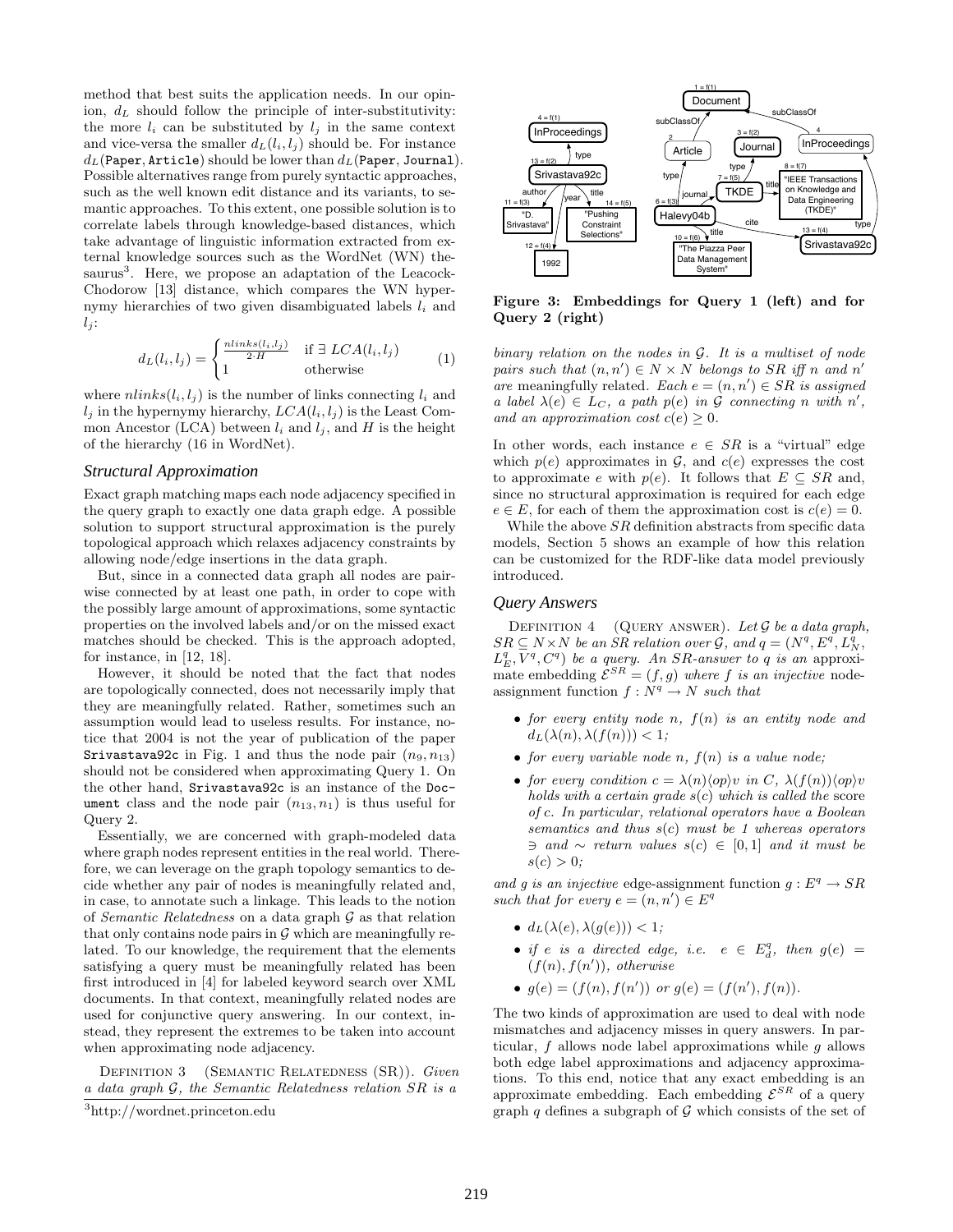nodes in  $f(N^q)$  connected through the paths in  $g(E^q)$ . The subgraphs depicted in Fig. 3 are defined by one plausible approximate embedding for each of the two query samples. The data nodes in the range of f are depicted in bold line and the query node image is shown on the left upper corner of each data node rectangle. For instance,  $4 = f(1)$  means that data node  $n_4$  is assigned to query node  $n_1$ .

For ease of presentation, the subgraph shown for Query 1 only contains label approximations: Paper is mapped to inProceedings and date to year. Dually, the embedding shown for Query 2 only deals with structural approximations: the data path  $(n_6, n_2) - (n_2, n_1)$  approximates the query edge  $(n_3, n_1)$  whereas  $(n_{13}, n_4) - (n_4, n_1)$  is for  $(n_4, n_1)$ . Recall that, by definition of  $g$ , it is assumed that the data pairs  $(n_6, n_1)$  and  $(n_{13}, n_1)$  are in SR and that their labels (approximately) match. Indeed, Halevy04b as well as Srivastava92c are certainly documents. Also, it is worth noting that the subgraph makes explicit the relationship between  $f(n_3)$  and  $f(n_4)$ : Halevy04b cites Srivastava92c.

Finally, since our primary focus is on approximate graph matching, the above definition does not delve into the specific functions  $s(\cdot)$  used to evaluate conditions containing the IR-style operators ∋ and ∼. Our approach is general and completely application-independent, and those measures that best fit the nature of the data and the specific application needs can be easily integrated (e.g.,IR-style TF/IDF scores, edit distance).

### **4. THE RANKING MODEL**

In a very frequent scenario where a large number of approximate embeddings are returned for a given query, we are concerned with finding the *top-ranked answers*. To this end, we introduce a ranking model which measures answer goodness by applying a scoring function  $S$  to each embedding  $\mathcal{E}^{SR}$ . In this section, we first argue about the use of  $SR$  in the ranking process. Then, we introduce a general ranking scheme which defines the fundamental properties of S. Finally, we instantiate  $S$  to a specific scoring function which satisfies additional interesting properties.

### **4.1 Reducing** SR **for ranking purposes**

Given a query graph, any set of data nodes matching the query nodes can be involved in more embeddings as to the way they are connected. Some of them could not be semantically different. In other words, SR can contain multiple occurrences of the same pair of data nodes which share the same label and only differ in the approximating path. Therefore, they essentially represent the same relationship. The ranking model we propose adopts a *distinct-node set semantics*, that is only one of the above embeddings is considered for ranking purposes. In particular, the model operates on a reduced version of SR where only the "less expensive" node pairs are maintained.

Definition 5 (Reduced SR). *Let* G *be a data graph and*  $SR \subset N \times N$  *be a semantic relatedness relation. The reduced version of* SR*, denoted as* SR*, contains each node*  $pair e = (n, n') \in SR \text{ such that for all } e' = (n, n') \in SR$ such that  $d_L(\lambda(e), \lambda(e')) = 0$  then  $c(e) \leq c(e')$ .

Therefore, given a semantic relatedness relation SR over a data graph  $G$  and a query  $q$ , a top-k query returns the k approximate embeddings  $\mathcal{E}^{SR}$  with the best scores  $\mathcal{S}(\mathcal{E}^{SR})$ .

We have several reasons for adopting a distinct-node set semantics. First, the semantics of query answering is preserved as the set of answers built over any semantic relatedness relation is the same as the one obtained from its reduced version. Moreover, it is an intuitive and clean semantics. Second, we privilege the less expensive embeddings which, in some way, correspond to the most compact answers [9, 12]. Indeed, any edge approximation cost can be interpreted as the weakness of the connection between the involved nodes and thus it can even translate into the path length as shown in Section 5. On the other hand, each answer carries very little additional information from the rest of the answers overlapping both on the data nodes and on the connection semantics. Thus, by adopting a distinct-node set semantics we avoid to overwhelm users with quasi-redundant results. The last reason is more technical: it reduces the amount of data required for query answering.

#### **4.2 Scoring functions**

The scoring function S applied to an embedding  $\mathcal{E}^4$  combines the approximations occurring at both data nodes and data edges, including the approximations on query conditions, and it returns a score in [0, 1] such that the higher is  $\mathcal{S}(\mathcal{E})$  the higher is the overall approximation required for the matching.

DEFINITION  $6$  (ANSWER SCORE). *Given a query*  $q =$  $(N, E, L_N, L_E, V, C)$  *and an embedding*  $\mathcal{E} = (f, g)$  *for* q*, the score of*  $\mathcal E$  *is defined as:* 

$$
\mathcal{S}(\mathcal{E}) = \sigma(\mathcal{S}_f(\mathcal{E}), \mathcal{S}_g(\mathcal{E}), \mathcal{S}_c(\mathcal{E}))
$$
\n(2)

where  $S_f$ ,  $S_g$ , and  $S_c$  are functions which evaluate the ap*proximations on data nodes, on data edges, and on query conditions, respectively, and*  $\sigma$  *is an increasingly monotone aggregation function having range* [0, 1]*.*

The approximations components on data nodes and data edges  $S_f(\mathcal{E})$  and  $S_g(\mathcal{E})$ , as well as the approximation component on query conditions  $\mathcal{S}_c(\mathcal{E})$ , are defined below.

Definition 7 (Approximation Components). *Given a query*  $q = (N, E, L_N, L_E, V, C)$  *and an embedding*  $\mathcal{E}$ (f, g) *for* q*, the scores of the approximations on data nodes, on data edges, and on conditions* C *in* E *are defined as:*

$$
S_f(\mathcal{E}) = \sigma_f(\{d_f(n, f(n)) | n \in N_e\})
$$
  
\n
$$
S_g(\mathcal{E}) = \sigma_g(\{d_g(e, g(e)) | e \in E\})
$$
  
\n
$$
S_c(\mathcal{E}) = \sigma_c(\{d_c(c) | c \in C\})
$$

*where*  $N_e \subseteq N$  *is the set of entity nodes. The symbols*  $d_f$ ,  $d_q$ , and  $d_c$  denote distance functions ranging from 0 to 1 and *quantifying the approximation between each query node and its corresponding data node, each query edge and its mapped instance in* SR*, and each condition and the matching value, respectively.*  $\sigma_f$ ,  $\sigma_g$ , and  $\sigma_c$  are increasingly monotone ag*gregation functions whose range is* [0, 1]*.*

In order to ensure an intuitively "coherent" semantics in this context, some general properties should be guaranteed by the above functions.  $\sigma$  must satisfy the commutativity and associativity properties, 0 should be the identity element (i.e.  $\sigma(d, 0) = d$ ) and 1 should be the annihilating

<sup>&</sup>lt;sup>4</sup>In the following we assume that  $\overline{SR}$  has been fixed and use  $\mathcal E$  in place of  $\mathcal E^{SR}$ .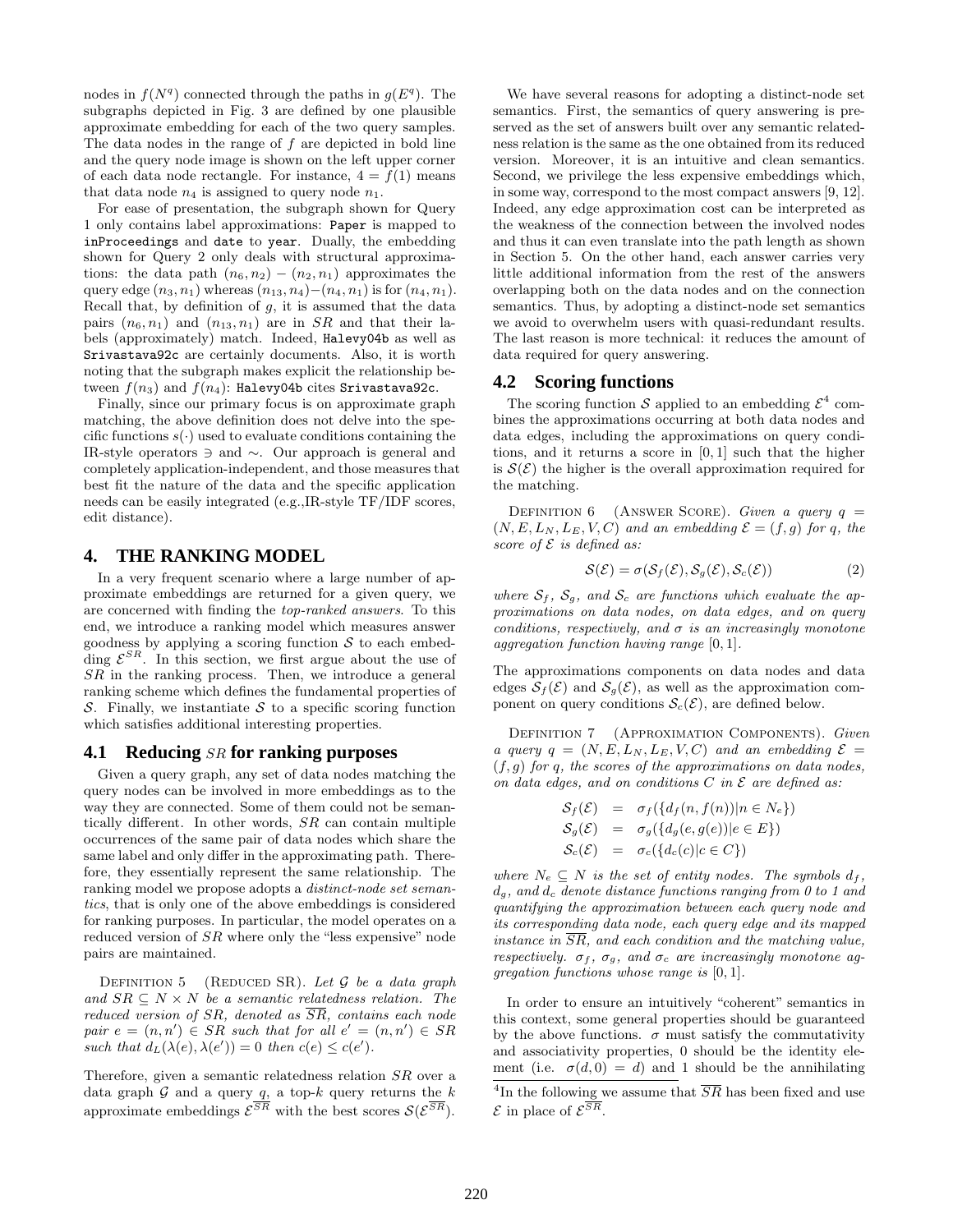element (i.e.  $\sigma(d, 1) = 1$ ). The same applies to  $\sigma_f$ ,  $\sigma_q$ , and  $\sigma_c$ . The last two conditions imply, from one hand, that the contribution of exact matches is absorbed in the evaluation of the respective score, which is representative of the actual approximations only, from the other hand, that any value of total mismatch leads to an overall total mismatch. The above properties also guarantee that, when  $\mathcal E$  is an exact match,  $\mathcal{S}(\mathcal{E})=0$ , which confirms the intuition that no approximation is required in that case.

The general ranking scheme above can be tailored to the model presented so far by instantiating Eq. 2 to one specific scoring function as follows:

$$
S(\mathcal{E}) = \frac{\alpha}{n_e} \sum_{i=1}^{n_e} d_L(\lambda(n_i), \lambda(f(n_i))) +
$$
  

$$
\frac{\beta}{2m} \sum_{j=1}^{m} (d_L(\lambda(e_j), \lambda(g(e_j))) + \frac{c(g(e_j))}{MC}) +
$$
  

$$
\frac{\gamma}{n_c} \sum_{i=1}^{n_c} (1 - s(c_i))
$$
 (3)

where  $\alpha + \beta + \gamma = 1$  and MC is a normalizing constant corresponding to the maximum cost in  $SR$ . The function defines the score of an embedding  $\mathcal E$  to a given query q by summing up the contribution of the  $n_e$  entity nodes, of the m edges, and of the  $n_c$  conditions in q. In particular,  $d_f$  uses the distance function  $d_L$  between node labels;  $d_g$  depends both on  $d<sub>L</sub>$  for edge labels and on the approximation costs in  $SR$ to evaluate adjacency mismatches;  $d_c$  is instantiated to the inverse of the function  $s(\cdot)$  used for condition evaluation.

It should be noted that the scoring function  $S(\mathcal{E})$  instantiated above satisfies two interesting properties:

Cost-based graph-distance semantics. Recall that S is applied on embeddings which refer to  $\overline{SR}$ . This means that the computation of the latter factor of the edge approximation component in Eq. 3 can be reduced to the shortestpath problem, since the cost associated to the approximation of a given edge e is the lowest one among all possible costs associated to alternative approximations for e.

Match-distributive semantics. The overall score of an embedding  $\mathcal E$  can be computed in a distributive way. This means that all matching paths contribute independently to the score computation, even if they may share some common edges. This is different from other approaches which consider the single contribution of each edge only once (e.g., [3]). As already evidenced in [9], this property has important implications on the complexity of the score computation. As a matter of fact, in our model this semantics allows for the precomputation of the approximation costs in  $\overline{SR}$ , and these can be combined as independent parts, thus disregarding the repeated contribution of possible overlapping paths.

We take advantage of these properties to efficiently support query answering and ranking in our model, as shown in Section 6.

#### **5. A RDF-LIKE INSTANTIATION OF SR**

In this section, we show a possible instantiation of SR for the RDF-like data model introduced in Section 2.

Such an instantiation relies on the notion of type. More precisely, data edges are grouped together on the basis of the kind of relationship they represent. We assume the existence of five edge types: *property*, *type*, *isA*, *isPartOf*, and *dom-*

*Rel*. The type *property* is assigned to each edge between an instance node and a value node. A sample of *property* edge is the edge  $(n_6, n_5)$  in the data graph in Fig. 1. *isA* is an acyclic transitive relation which expresses a hierarchical relationship between two classes while a *type* relation is used to link one entity node to a class it belongs to. All the edges in Fig. 1 labeled *subClassOf* and *type* are of type *isA* and *type*, respectively. *isPartOf* concerns the membership of an instance to another instance and, finally, *domRel* denotes any relationship which can be established between instances. The data graph in Fig. 1 contains two *domRel* edges:  $(n_6, n_7)$  and  $(n_6, n_{13})$ . In the following, we adopt the notation  $\tau(e)$  to denote the type of the edge e.

The construction of SR on any data graph  $\mathcal{G}$  =  $(N, E, L_N, L_E)$  conforming to the RDF-like data model is performed in an incremental fashion through a set of rewriting rules founded the type semantics and the graph topology. Similarly to [17] but for different purposes, the rewriting system starts from a set of axiomatic rules for edges in  $E$ , and recursively adds new node pairs by exploiting a set of extension rules. Each rule has a left-hand part which states preconditions and a right-hand part which specifies the properties of the node pair added to SR. The following axiomatic rule initializes  $SR$  with the set of edges in  $E^5$ :

$$
e \in E \rightarrow \{e | c(e) = 0, \tau_{SR}(e) = \tau_{\mathcal{G}}(e), p(e) = e\}
$$

while the following rules are used to associate a label to each edge:

$$
\tau_{\mathcal{G}}(e) = isA \rightarrow \lambda_{SR}(e) = \text{isA}
$$
\n
$$
\tau_{\mathcal{G}}(e) = isPartOf \rightarrow \lambda_{SR}(e) = \text{isPartOf}
$$
\n
$$
\tau_{\mathcal{G}}(e) = type \rightarrow \lambda_{SR}(e) = \text{type}
$$
\n
$$
\tau_{\mathcal{G}}(e) = property \rightarrow \lambda_{SR}(e) = \lambda_{\mathcal{G}}(e)
$$
\n
$$
\tau_{\mathcal{G}}(e) = domRel \rightarrow \lambda_{SR}(e) = \lambda_{\mathcal{G}}(e)
$$

Notice that whenever the node semantics is carried by the type, the node is assigned a default label. Then, SR is extended by means of the following rules:

For all 
$$
e = (x, y), e' = (y, z) \in SR
$$
:  
\n(r1)  $\tau(e) = \tau(e') = isA$  OR  $\tau(e) = type, \tau(e') = isA$   
\nOR  $\tau(e) = \tau(e') = isPartOf \rightarrow$   
\n $\{e'' = (x, z)|\tau(e'') = \tau(e), \lambda(e'') = \lambda(e),$   
\n $p(e'') = p(e) - p(e'), c(e'') = c(e) + c(e') + 1\}$ 

For all  $p_1, p_2$  properties,  $e = (x, y) \in SR$ :

 $(r2) \tau((p_1, p_2)) = isA, \lambda(e) = pd(p_1).\lambda \rightarrow$ { $e' = (x, y) | \tau(e') = pd(p_2) \cdot \tau, \lambda(e') = pd(p_2) \cdot \lambda,$  $p(e') = p(e), c(e') = c(e) + 1$ 

For all 
$$
p
$$
 properties,  $e = (x, y), e' = (y, z) \in SR$ :  
\n(r3)  $\tau((p, \text{aTrans})) = type, \lambda(e) = pd(p).\lambda, \lambda(e') = pd(p).\lambda \rightarrow$   
\n $\{e'' = (x, z)|\tau(e'') = pd(p).\tau, \lambda(e'') = pd(p).\lambda,$   
\n $p(e'') = p(e) - p(e'), c(e'') = c(e) + c(e') + 1\}$ 

For all p properties, cl classes,  $e = (x, y), (p, cl) \in SR$ :

$$
\begin{array}{c} \n\text{(r4)} \ \tau((p,cl)) = \text{domain}, \lambda(e) = \text{pd}(p).\lambda \rightarrow \\ \n\{e' = (x,cl)|\tau(e') = \text{type}, \lambda(e') = \text{type}, \\ \n\text{p}(e') = \text{p}(e), \text{c}(e') = \text{c}(e) + 1 \}\n\end{array}
$$

 $(r5) \tau((p, cl)) = range, \lambda(e) = pd(p).\lambda \rightarrow$  ${e' = (y, cl)|\tau(e') = type, \lambda(e') = \text{type},}$  $p(e') = p(e), c(e') = c(e) + 1$ 

<sup>5</sup>We use subscripts  $G$  and  $SR$  to distinguish the properties in the graph and in the semantic relatedness relationship, respectively.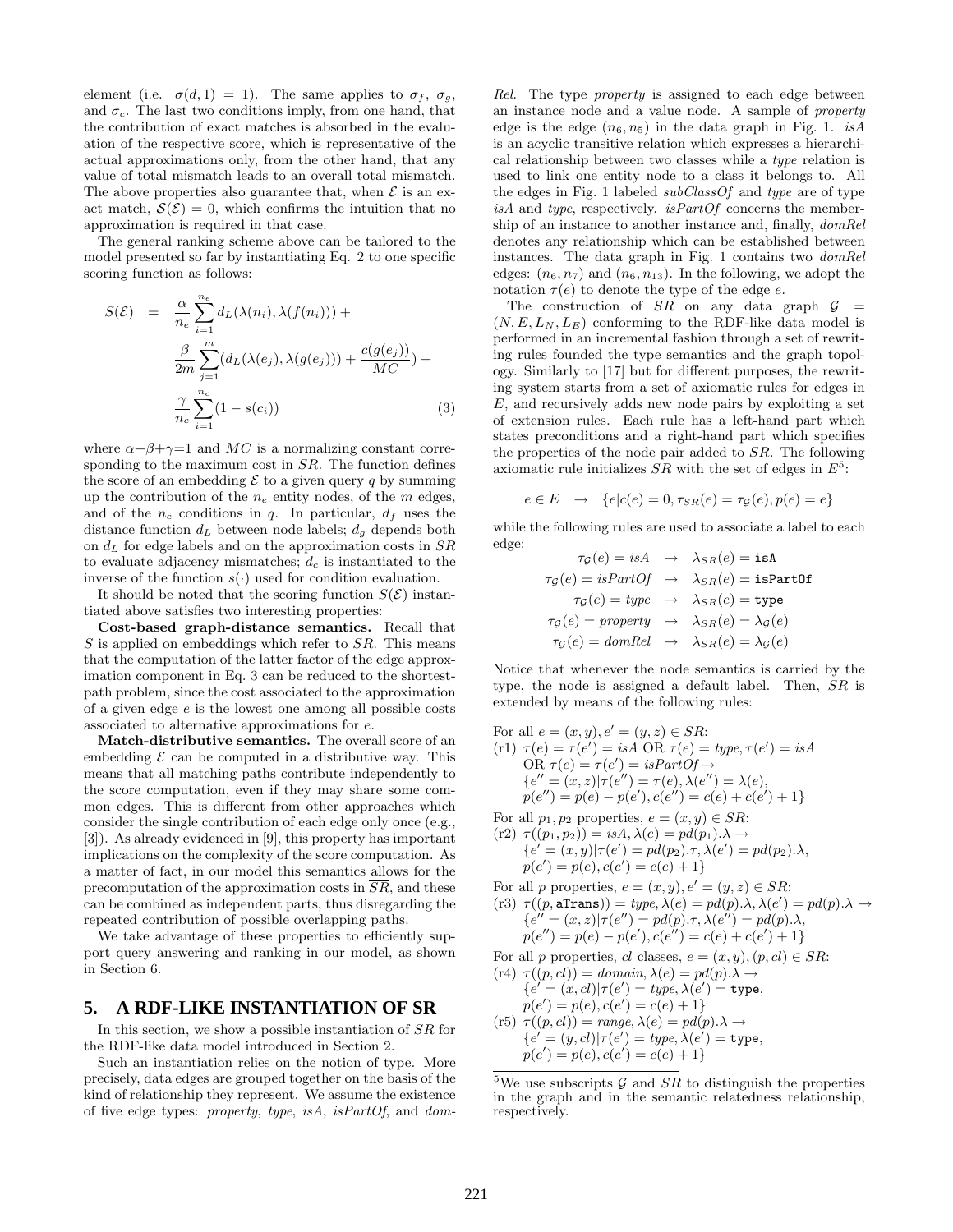In particular, in rule (r1) the path associated to the newly added edge is the concatenation of the two involved paths and the cost actually represents the difference between the length of  $p(e'')$  and the length of a direct connection between  $x$  and  $z$ , i.e. 1.

The above rules applied to the very small data graph shown in Fig. 1 add three edges to SR:

|               | $\tau(e)$ | $\lambda(e)$ | p(e)                            | $\epsilon$ |
|---------------|-----------|--------------|---------------------------------|------------|
| $n_6, n_1$    | type      | type         | $(n_6, n_2) -$<br>$(n_2, n_1)$  |            |
| $(n_7, n_1)$  | type      | type         | $(n_7,n_3)-(n_3,n_1)$           |            |
| $n_{13}, n_1$ | type      | type         | $(n_4, n_1)$<br>$(n_{13}, n_4)$ |            |

The approach we adopted in introducing the above rules is conservative as it is exclusively based on types and does not make any assumption on the involved labels. On the other hand, to adopt a "naïve" approach for the  $SR$  expansion could bring to misleading results. For instance, the author of a paper which cites another paper is not the author of the cited paper. Thus, we prefer to not overwhelm users with wrong results while accepting few false negatives. One way to overcome this problem is to adopt a fine grain semantic analysis of the chain of node and edge labels in order to state whether the starting node and the ending node are semantically related or not. This study is out of the scope of this paper and will be dealt with in our future work.

In the following, we extend the RDF-like model and the related rewriting system in order to take into account, besides the subclass hierarchies, other meaningful class properties which can be defined in OWL and RDFS. In particular, we focus on the *property* and *domRel* edges which have been excluded in the previous model. For ease of reading, in the following we will refer to the *property* and *domRel* edges by using the generic term "property". Properties are metalevel classes whose domains and ranges are defined through the newly added edge types *domain* and *range* and whose hierarchies are defined through *isA* edges. Moreover, whenever OWL descriptions are available, we consider the acyclic transitive property characteristic and allow this characteristic to be stated through the edge type *type* and the newly added class aTrans. For instance, the triples (cite, type, aTrans), (cite, domain, Document), and (cite, range, Document) could be used to define the property cite. Given this extended model, the rewriting system is extended with rules (r2)-(r5) above. Function  $pd(\cdot)$  associates any metalevel class defining a property with the property it defines (the label  $pd(\cdot) \lambda$  and the type  $pd(\cdot) \tau$ ). To this end, we assume that the bound between each property defined at meta-level and its use at instance level is made through the involved labels which must be the same. Rule (r2) states that all node pairs related by one property are also related by its super-properties, rule (r3) extends rule (r1) to any transitive property while rule (r4) and (r5) exploit the property domain and range to add new class instances. Finally, it is worth noting that the cost associated to each edge added through rules  $(r2)$ ,  $(r4)$ , and  $(r5)$  is not related to the path length but rather to the number of node pairs used to infer them.

THEOREM 1 (CONVERGENCE). SR is finite and unique.

PROOF. First notice that the rewriting system is monotone and finitely terminating. Moreover, it is also locally confluent. It follows that the rewriting system is globally confluent. Therefore  $SR$  is finite and unique.  $\square$ 



Figure 4: An overview of the index structures

Finally, we did not include the two property characteristics, namely inverse and symmetric, due to the termination problem. Indeed, a repeated application of any rewriting rule exploiting such characteristics would add new instances to SR identical to some of the already included instances in SR, but paths and costs. Thus, the process would never terminate. However, as we adopt a distinct-node set semantics, we can directly compute  $\overline{SR}$  instead of computing  $SR$ and, then, reducing it. In this case, we can add the above instances only once, the first time as it can be shown that the cost of the instances added afterwards would be higher.

#### **6. DATA STRUCTURES AND ALGORITHMS**

In this section, we introduce the data structures and the algorithms implementing the model presented so far.

#### **6.1 Index Structures**

Fig. 4 shows a graphical overview of the adopted index structures. Specifically, we exploit two families of indices: label (top part of Fig. 4) and  $\overline{SR}$  indices (bottom). Let us first focus on the latter, as they are particularly crucial to the algorithm workings.

Indeed, the most expensive operation related with query processing is to check whether two data nodes are semantically related or not under the label constraints specified in the query. Our aim is to reduce space and time complexity of search and a common approach to do this is to perform some offline operations. To this end, we decided to create  $\overline{SR}$  indices that would store the reduced version of the semantic relatedness relation. We cluster all the node pairs  $e = (n, n') \in \overline{SR}$  sharing the same labels  $\lambda(n)$ ,  $\lambda(n')$ , and  $\lambda(e)$  together with the related costs  $c(e)$ . The result is a collection of lists where each list  $L(\lambda(n), \lambda(n'), \lambda(e))$  is a sequence of entries  $(e, n, n', c(e))$  ordered for ascending  $c(e)$ and accessible through the tuple  $(\lambda(n), \lambda(n'), \lambda(e))$ .

As to the implementation, instead of designing new index structures, we preferred to consider existing solutions that can support the  $\overline{SR}$  efficiently. We propose to rely on the strong bases of existing relational systems: the SR-RV(Start,End,Edge, LStart,LEnd,LEdge,C) relation stores each node pair in SR, the starting node identifier in Start, the ending node identifier in End and the edge identifier in Edge, together with their labels (LStart, **LEnd**, and **LEdge**), and the cost  $(C)$ . Then we build a B+tree, denoted as  $I_{X-SRL}$  in Fig. 4, that clusters first on (LStart,LEnd,LEdge) and then on C. In this way, we can take advantage of sequential I/O accesses as tree leaf pages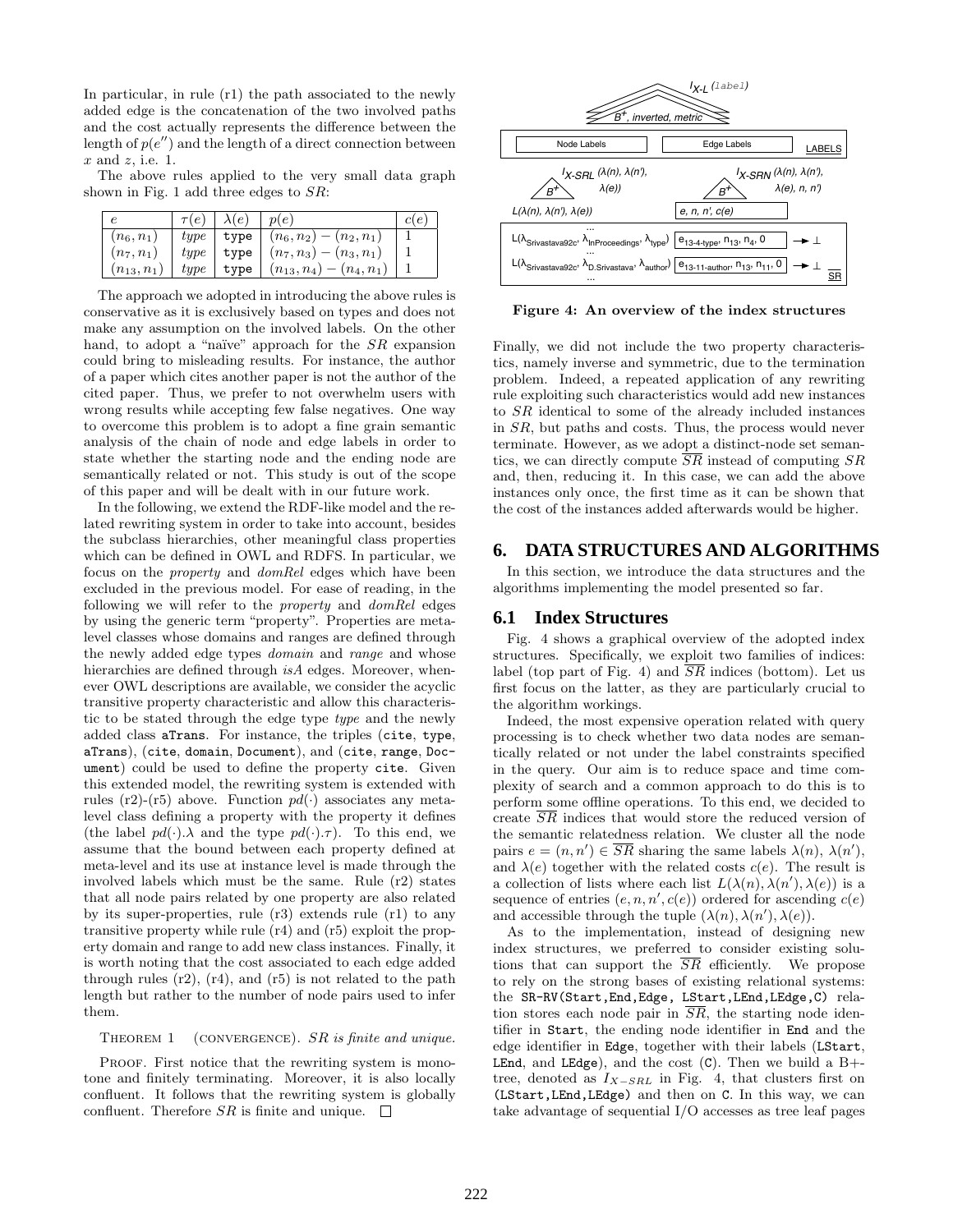are linked and records in them are ordered on increasing values of C. Fig. 4 shows the contents of two of the L lists in  $\overline{SR}$  for our running example. Notice that, as each node n, each edge e is also referenced in the indices through a unique numeric identifier; however, in order to make the example more readable, we employ a start, end and edge label subscript. For the same reason, we represent numeric label ids with  $\lambda$  and the label value as subscript.

Furthermore, we envisage a series of ad-hoc indices which efficiently support additional searches on SR-RV and on labels. More specifically, random accesses on the node identifiers as required by the following algorithm are implemented with B+-trees (index  $I_{X-SRN}$  in Fig. 4). Differently from  $I_{X-SRL}$ , which is used to determine the relevant lists L and thus points to the lists' starting elements, such an index is accessed also through a starting and ending node identifier  $(n \text{ and } n', \text{ respectively})$  and directly points to all relevant entries inside such lists.

Finally, let us consider the structures supporting searches inside labels (upper part of Fig. 4). Range and containment search of value labels is supported by B+tree and inverted indices. Other indices are also available for approximate searches. For instance, a metric index on the disambiguated version of the labels in SR-RV allows label distance computations. All the different types of label indices are uniformly accessed through the requested label value label and are denoted in figure as  $I_{X-L}$ ; they return the identifiers  $\lambda$  of the data labels matching the one required.

Note that, for sake of generality, the indices described in this section implement the general data model; however, they can be straightforwardly extended with the features which are specific to each particular instantiation of  $\overline{SR}$ , such as type information.

#### **6.2 An Algorithm for Top-**k **Querying**

In this section we propose a querying algorithm that efficiently generates the top- $k$  answers in an order that is correlated with the ranking measure. The algorithm builds from the principles of the Threshold Algorithm (TA) proposed in [6], which has been proven optimal in terms of number of items visited, assuming the aggregation function is monotone. Before presenting the complete algorithm and discussing the enhancements it presents over other TA-derived algorithms, we will first give an intuition of its working, also by means of an example.

For the sake of simplicity of presentation, we first consider oriented queries and exact matches for nodes' and edges' labels and for conditions, then we will show how to relax this assumption and deal with approximate and/or unspecified labels as well as with undirected edges. Therefore, initially  $S(\mathcal{E}) = \frac{\beta}{2m} \sum_{j=1}^{m} \frac{c(g(e_j))}{MC}$  and each query edge  $e_i =$  $(n_{S(i)}, n_{E(i)})$ , for  $i \in [1, m]$ , is associated with a sorted list  $L(\lambda(n_{S(i)}), \lambda(n_{E(i)}), \lambda(e_i))$ . This is easily done by searching for the requested labels in  $I_{X-L}$ , and then by accessing  $I_{X-SRL}$  in order to retrieve the relevant lists. Then, the algorithm basically performs sorted access in parallel to each of the *m* sorted lists. As a node pair  $e = (n, n')$  is seen in some list (object in TA), it does random access to the other lists to compute answers. For each answer  $\mathcal{E}$ , the algorithm computes its score  $S(\mathcal{E})$  and if it is one of the k lowest, then it remembers  $(\mathcal{E}, S(\mathcal{E}))$ . After each answer computation step, the algorithm computes the score lBound of the set of the next node pairs under sorted access to the m sorted lists

as they were a solution, and stops the process whenever at least k answers have been seen whose grade is smaller than lBound. Indeed, as lists are ordered, lBound represents the best score of any solution which could be computed in the following steps.

For instance, going back to our data graph (Fig. 1) and Query 1 (Fig. 2), we will simplify the query so to avoid the need for approximate label matching, a feature which is not essential to understand the algorithm core. Let us consider only the first three query nodes  $(n_1, n_2 \text{ and } n_3)$ and modify their labels to InProceedings, Srivastava92c and D. Srivastava, respectively. The algorithm proceeds in the following way:

- 1. the data label ids matching the nodes' and edges' labels are found by means of  $I_{X-L}$ ;
- 2.  $\overline{SR}$  is then queried through  $I_{X-SRL}$ : the first edge (query nodes  $n_2-n_1$ ) searches for  $(\lambda(n) = \lambda_{Sriivastava92c},$  $\lambda(n') = \lambda_{InProceedings}, \lambda(e) = \lambda_{type}$ ) and is associated to the first list shown in figure  $(L_1 \text{ for short}),$  while, in a similar way, the second edge is associated to the second list  $(L_2 \text{ for short});$
- 3. sorted access is performed on  $L_1$  and a node pair  $(n_{13},n_4)$ is extracted from the list;
- 4. all answers involving the extracted pair are efficiently constructed by performing random accesses in the other lists; for the second query edge, index  $I_{X-SRN}$  is queried for  $n = n_{13}$  (being this the starting node for the second edge too);
- 5. finally, results are generated by combining the matches for each of the query edges; in our simple case, exactly one answer  $\mathcal E$  is found, its score  $S(\mathcal E)$  is computed and, since the lists do not contain additional data, the algorithm stops and returns the required answer.

#### Algorithm 1 answerQuery $(q,k)$

1: for all  $i \in [1, m]$  do // query edges<br>2:  $C_i \leftarrow \text{newCursor}(L(\lambda(n_{S(i)}), \lambda(n_{F(i)})).$ 2:  $C_i \leftarrow \text{newCursor}(L(\lambda(n_{S(i)}), \lambda(n_{E(i)}), \lambda(e_i))$ 3: i=0; 4: while  $(i \leftarrow \text{getNextCursor}(i)) > 0$  do 5:  $(e, n, n', c(e)) \leftarrow C_i$ .next() 6: computeAnswers $(i, e, n, n', c(e), 0, \emptyset, \emptyset)$  $7: \quad \textit{lBound} \leftarrow \sum^m_{j=1} C_j \text{ .}$ peek $\textsf{Cost}()$ 8: if  $|Ans| > k$  and  $lBound > Ans[k].dist$  then 9: abort answer computation 10: output Ans The algorithm will now be presented in detail. The pseu-

docode is shown in Algorithm 1. Given a query  $q$  and the number k of results to be returned, a cursor  $C_i$  is used to traverse each list  $L(\lambda(n_{S(i)}), \lambda(n_{E(i)}), \lambda(e_i))$  (lines 1-2). In particular, after line 4 selects cursor  $C_i$  by calling algorithm get-NextCursor() (Algorithm 3),  $C_i$  advances through the next() function which returns the next node pair  $e = (n, n')$ , together with its cost  $c(e)$ . Then, (some of) the answers originating from e are computed (Algorithm 2) and the process stops as soon as the top  $k$  answers have been found (lines 7-9). An answer is a triple  $(nList, elist, dist)$  where  $nList[1,\ldots,n]$  is a list of data nodes, one for each query node  $n_i$ , which encodes the node-assignment function f,  $eList[1,\ldots,m]$  is a list of node pairs in SR, one for each query edge  $e_i$ , which encodes the edge-assignment function g, and *dist* is the score  $S(\mathcal{E})$  of the approximate embedding  $\mathcal{E} = (f, g)$ . Both list entries are initialized with node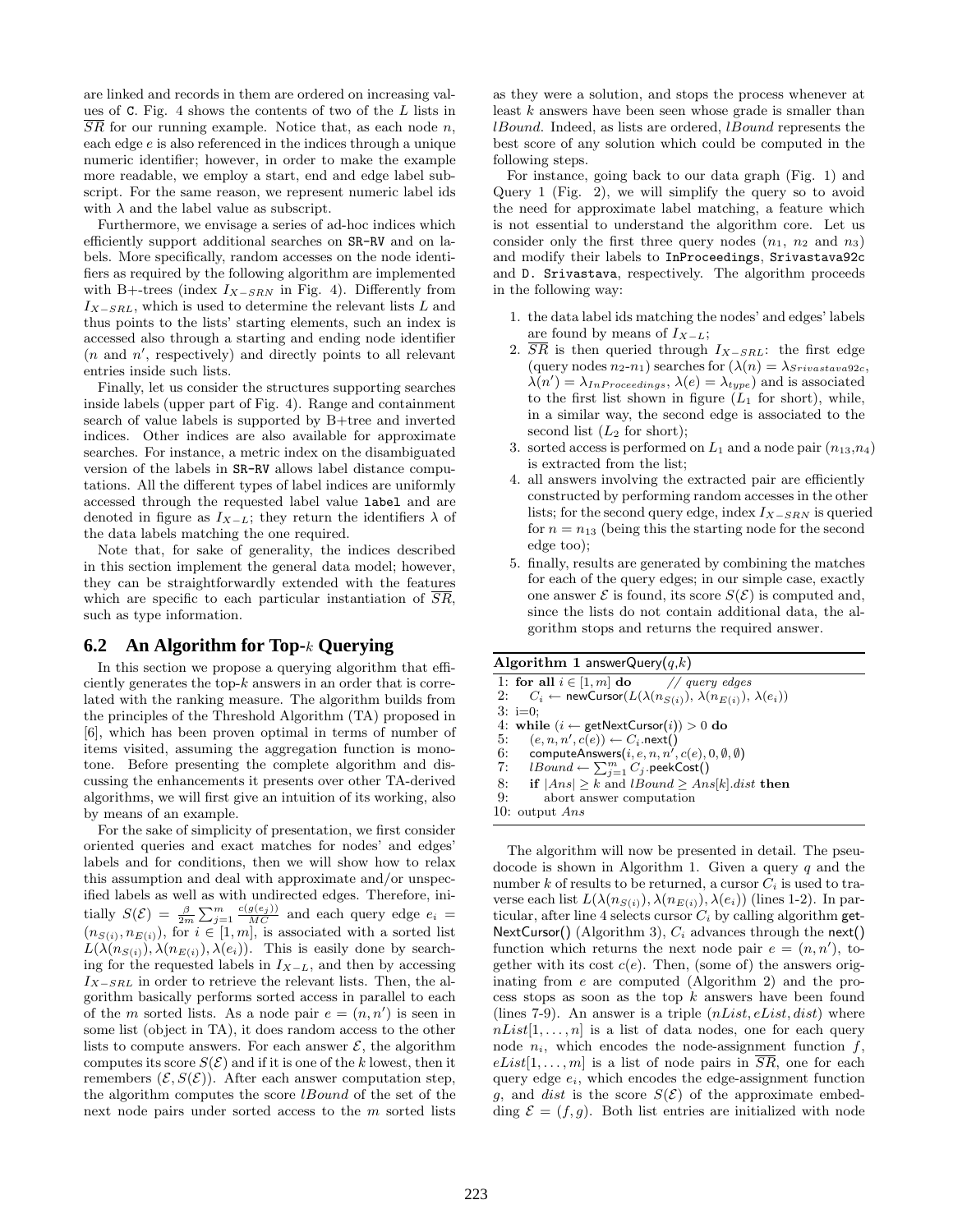placeholders and updated while computing the answer. The top-k answers are maintained in a list Ans sorted on increasing dist and initialized as an empty list. Algorithm 2 recursively computes each answer originating from the current query edge  $e_i$ .

Algorithm 2 computeAnswers $(i, e, n, n', cost, curD, nList,$ eList)

1:  $nList[S(i)] = n$ 2:  $nList[E(i)] = n'$ 3: update $(eList, i, e)$ 4:  $curD \leftarrow curD + cost$ 5:  $\bar{i} \leftarrow$  getNextQueryEdge(*i*)<br>6: if  $\bar{i} < 0$  then // an 6: if  $\bar{i} < 0$  then *// answer completed*<br>7. if  $Ansk$  *dist* > *curD* OB |*Ans*| < k 1 7: if  $Ans[k].dist > \text{curl } OR \mid Ans] < k$  then<br>8: Ans.add((nList, eList, curD)) 8:  $Ans. \text{add}((nList, elist, curD))$ <br>9. return return 10: if  $|Ans| \ge k \wedge curD + C_{\bar{i}}$ .peekCost())  $\ge Ans[k].dist$  then *// abort computation of current answer*  $\frac{11}{12}$ : else 12: else *// continue answer computation recursively* 13: while  $((\overline{e}, \overline{n}, \overline{n'}, \overline{cost}) \leftarrow C_{\overline{i}}.\mathsf{seek}(eList[\overline{i}].n_S, eList[\overline{i}].n_E))$  $\neq NULL$  do 14: computeAnswers $(\overline{\imath}, \overline{e}, \overline{n}, \overline{n'}, \overline{cost}, \overline{curD}, \overline{nList}, \overline{elist})$ 15: return

Whenever the current answer computation process is completed by the newly entering data node pair  $e = (n, n')$ , the answer is added to Ans if Ans contains less than  $k$  entries or if its distance is no greater than the k-th one (lines 1- 9). Otherwise, it can be interrupted for two reasons: the lower bound of the answers which will be computed in the following exceeds the pruning threshold  $Ans[k].dist$  (lines 10-11) or no matching object in the selected list  $C_{\bar{i}}$  is found (lines 13-15). In particular,  $C_{\bar{i}}$  seek() usually performs indexed random accesses through the node identifiers available in  $eList[\overline{\imath}]$ , where  $\overline{\imath}$  is the current query edge selected at line 5. More precisely, each time a new data node pair is added to the current solution, the update() function does not limit itself to update  $eList[i]$ , but it also uses n and n' to update the entries corresponding to  $e_i$ 's adjacent edges. Then, get-NextQueryEdge() selects at each call the next unvisited query edge which has been (partially) bounded as an update() side effect and  $C_{\bar{i}}$  seek() uses such a key.

Summing up, the algorithm operates in a more challenging scenario than other TA-derived algorithms present in the literature (such as [9]) and thus introduces several enhancements and modifications w.r.t. them:

- each object in one list conceptually joins with more than one object in each of the others. Therefore, after an object is seen under sorted access, all answers involving such node pair should be computed and they can be potentially a large number, differently from most of the TA-derived algorithms (e.g. [9]) where at most one answer is returned. For this reason, a pruning threshold is applied not only to decide if the generated answers are sufficient, but also during answer computation to avoid completing the computation of useless answers;
- the fact that an object has been already seen under random access does not mean that all the solutions involving it have been generated. Therefore, the number of random accesses can be very high. In order to reduce it, a memory buffer structure  $But_i$  can be internally associated to each cursor  $C_i$  to collect all already

seen objects in  $C_i$ . Buffers are organized by  $n, n'$  or  $(n, n')$ . In this way,  $C_i$  seek() would first look in  $Butf_i$ and, only when the searched information is not found, it would search in the corresponding list and update  $But f_i$  with the retrieved objects, in order to speed up subsequent searches;

• as far as the cursor selection is involved, differently from [9] where only round-robin accesses (ROUND\_ROBIN) are considered, Algorithm 3 includes additional cursor selection strategies whose goal is to try to build better ranked answers as soon as possible. The NEXT\_BEST mode chooses the cursor minimizing the variation of the pruning threshold. Moreover, as our lists are not equally sized, we can start building answers from the most selective edges by prioritizing the cursors whose size is the smallest one (MAX\_SEL).

#### Algorithm 3 getNextCursor(current)

1:  $next \leftarrow -1$ 

- 2: if  $Mode = \text{ROUND\_ROBIN}$  then<br>3:  $next \leftarrow \text{pick } i \text{ from } [1, \ldots, m]$  in
- $next \leftarrow$  pick i from  $[1, \ldots, m]$  in round robin starting from current such that  $C_i$  size() > 0
- 4: else if  $Mode = NEXT\_BEST$  then
- 5:  $next \leftarrow find \quad i \in [1, \ldots, m]$  minimizing  $(C_i.\text{nextCost})$  $-C_i$ .curCost()) such that  $C_i$ .size()> 0
- 6: else if  $Mode = MAX\_SEL$  then
- $next \leftarrow$  find  $i \in [1, \ldots, m]$  minimizing  $C_i$  size() such that  $C_i$ .size() $> 0$

8: return next

The algorithm can be easily extended to handle the previously shown complete scoring function. In particular, differently from other TA-derived algorithms [9] which do not always satisfy those advanced requirements, the way the cursors  $C_i$  are organized effortlessly provides the flexibility needed to handle undirected edges, approximate labels' matching and more complex query predicates. In this case, each query label is associated with more than one data label: these are the labels similar to the query label w.r.t.  $d<sub>L</sub>$ . The same applies to the labels on the query edges. Similarly, predicates are solved with B+tree and inverted indices to retrieve the matching labels. In this way, each query edge is associated to more than one cursor. The same applies to undirected edges which are associated to at most two cursors. Therefore, getNextCursor() selects among all the instantiated cursors. Note that, due to the way lists are constructed, the objects of each cursor share the same labels. Thus, fixed a query edge  $e_i = (n_{S(i)}, n_{E(i)})$ , it is sufficient to associate each cursor with three values,  $D_S^L$ ,  $D_E^L$ and  $D_E^L$ , expressing the distance of the starting node, ending node and edge labels, respectively, from the query ones. As to answer ranking, nList and eList entries are simply extended with appropriate  $d<sub>L</sub>$  fields in order to compute the distance of each answer.

Finally, notice that any unspecified label could be dealt with as a special case of an approximate label, as  $\#$  matches with all the data labels. However, the number of data labels is usually very high and thus the management of all the instantiated cursors would be impractical. For this reason, we decided to implement ad-hoc lists which maintain the node pairs in SR ordered on increasing values of cost and which are accessible through the specified labels. In this way, each query edge is associated with one cursor also when it includes one or more unspecified labels.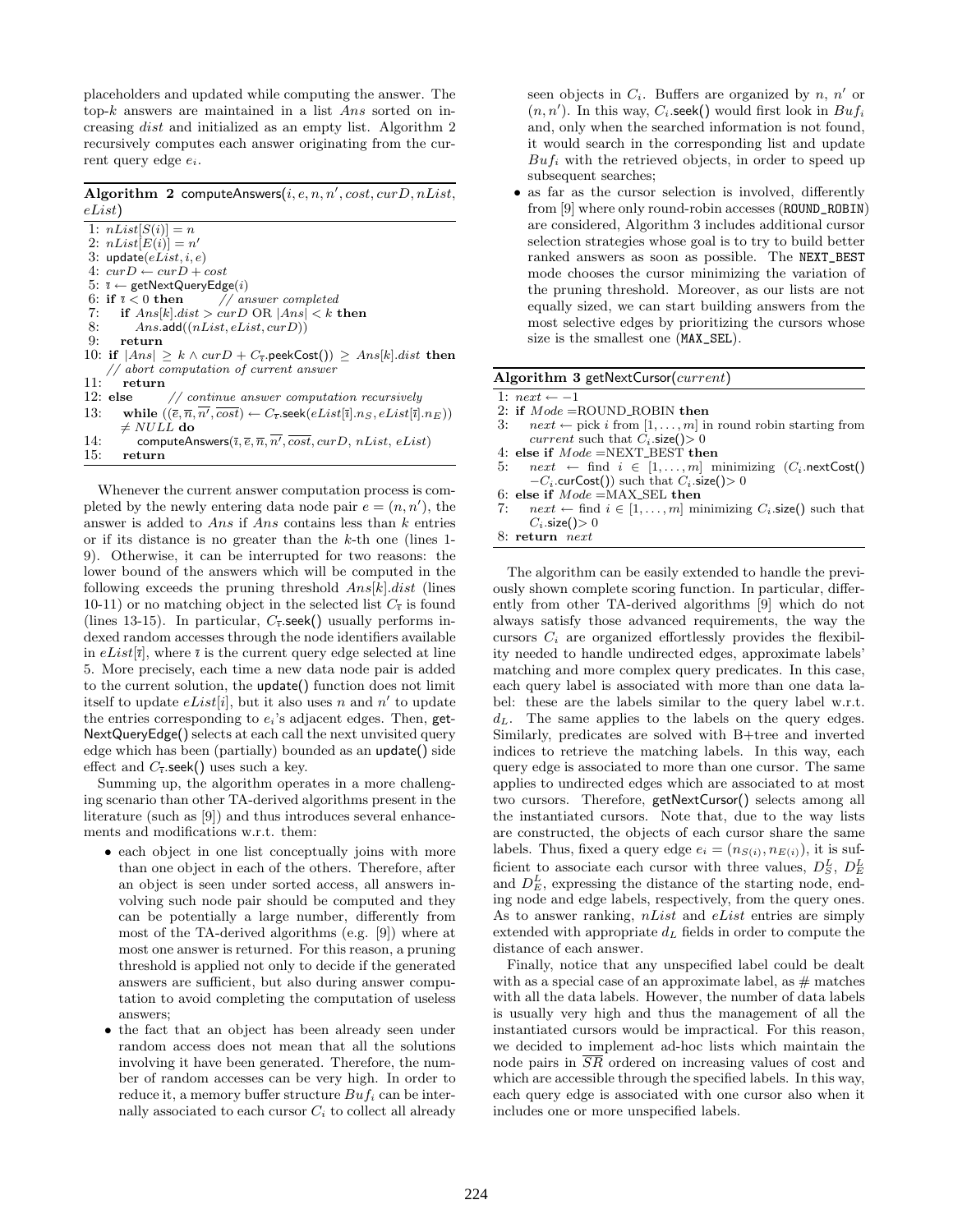# **7. EXPERIMENTAL EVALUATION**

We performed a thorough analysis of both the effectiveness of our query answering model and the efficiency of the presented algorithms on several RDF-based real world datasets. In this section we present a selection of the most significant results we obtained.

# **7.1 Experimental Setting**

Among the several collections we employed to test our approach, we selected four of them, Russia<sup>6</sup>, DBLP-S, DBLP-L and DBLP-XL, for the following discussion, as they allow us to completely stress the system from all the required perspectives. Russia describes several information about the country's cities and people, while DBLP-S, DBLP-L and DBLP-XL are extracted from the well known DBLP scientific bibliography data, enriched in its RDF version with several interconnections, such as between papers by the same authors. Russia and DBLP-S are not very big in size, consisting in 1012 nodes / 1613 edges and 4373 nodes / 7779 edges, respectively, which we employed for testing the system effectiveness. In particular, the Russia dataset has a very detailed schema, with over 500 different and richly interconnected concepts and properties, while DBLP is a typical data-centric collection, presenting nearly 100 schema elements and a large number of instances. On the other hand, we selected the DBLP-L collection with the aim of stressing the approach from an efficiency point of view: the collection shares the schema of DBLP-S and consists of 445345 nodes and 763976 edges. Moreover, for additional efficiency and scalability analyses, we also employed a DBLP-XL dataset, consisting of 4563896 nodes and 7548976 edges. For both Russia and DBLP, we considered a set of significant queries, named R1 to R5 (Russia) and Q1 to Q4 (DBLP). The queries are designed to be increasingly more complex, both in terms of number of nodes and unspecified labels, and thus to test the system on increasingly more demanding cases. See the next section for more details. In order to apply label similarities, the concept labels are disambiguated with the STRIDER [15] structural disambiguation system, which in a completely automatic way associates the most probable meaning to each of the labels; the data labels having a similarity higher than a specified similarity threshold are associated to the query labels. The algorithm and data structures are implemented in Java 1.6, exploit MySQL 5.0 and Oracle BerkeleyDB 3.2 Java Edition storage engines and indices. All the experiments are executed on an Intel Core2 Duo 2.4Ghz OSX workstation, equipped with 2GB RAM and a 160GB SATA disk.

#### **7.2 Effectiveness Evaluation**

Tab. 1 presents a first selection of the effectiveness results we obtained for Russia (upper part of the table) and DBLP-S (lower part), along with an overview of the numeric features of the employed queries (number of nodes, number of edges, number of "any labels" #, number of expected answers). Queries typically require both structural and semantic approximations to be correctly solved. The table shows different measures and comparisons: from left to right, we compute the number of queries that would be necessary to obtain all the expected results from an exact matching approach, the number of queries that would have

|                       |    |                |                | answers | equiv queries |                | precision |                  |              |  |
|-----------------------|----|----------------|----------------|---------|---------------|----------------|-----------|------------------|--------------|--|
| Query                 | #n | #e             | #any           | #exp    | #exact        | #web           | P         | naive            | exact        |  |
| Russia dataset        |    |                |                |         |               |                |           |                  |              |  |
| R1                    | 3  | $\overline{2}$ | 1              | 1       |               | n/a            | 1         | 0.200            | 1            |  |
| R <sub>2</sub>        | 3  | $\overline{2}$ | 1              | 4       | 13            | n/a            | 1         | 0.308            | n/a          |  |
| R3                    | 3  | $\overline{2}$ | 1              | 4       | 689           | n/a            | 1         | 0.308            | n/a          |  |
| R4                    | 4  | 3              | $\overline{2}$ | 4       | 637           | n/a            | 1         | 0.044            | n/a          |  |
| R5                    | 5  | 4              | 3              | 4       | 49            | n/a            |           | 0.267            | n/a          |  |
|                       |    |                |                | answers | equiv queries |                | precision | precision (lowT) |              |  |
| Query                 | #n | #e             | #any           | #exp    | #exact        | #web           | P         | P                | P@10         |  |
| <b>DBLP-S Dataset</b> |    |                |                |         |               |                |           |                  |              |  |
| Q1                    | 3  | $\overline{2}$ | 1              | 12      |               | 3              |           | 0.355            | $\mathbf{1}$ |  |
| Q2                    | 3  | $\overline{2}$ | 1              | 36      | 4             | $\overline{2}$ | 1         | 1                |              |  |
| Q3                    | 5  | 4              | 3              | 10      | 25            | n/a            | 1         | 0.893            | $\mathbf{1}$ |  |
| Q4                    | 6  | 6              | 4              | 148     | 64            | 41             | 1         | 0.754            |              |  |

#### Table 1: Effectiveness results - Russia and DBLP-S

to be submitted to specific web search portals (only applicable to DBLP) and the precision (i.e. percentage of relevant retrieved answers w.r.t. the retrieved ones) of our approach in different settings. We also compare our precision to the one of an exact match and of a na¨ıve approach. While the exact match approach clearly has a very limited flexibility, a naïve approach (similarly to  $[4]$ ) is somehow opposed: the na¨ıve results are the ones that would have been retrieved by computing all node matches and connecting them in the data in all possible ways, disregarding our SR information.

Let us examine the results for Russia. Query R1 is the most simple, "The authors that studied at the University of Kazan": the query does not require approximations, thus both the exact approach and ours return the correct answer, Lev Tolstoj, with a precision of 1. The naïve approach, however, builds a larger number of answers, since it connects other authors to the required university through paths that are not semantically relevant (precision 0.2). The other queries require different approximations: R2 generically asks for "People that studied at the University of Kazan", R3 "People semantically connected (# edge) to University of Kazan", R4 "The public spaces semantically connected (# edge) to Lev Tolstoj", R5 "The public spaces that lie in the same city as Vosstaniye Square". Notice that for all of them we achieve perfect precision; this is made possible by exploiting the SR rules outlined in the previous sections and, for the label similarity computations, a "safely" high similarity threshold setting, nonetheless also allowing us to obtain perfect recall (i.e. percentage of relevant retrieved answers w.r.t. existing relevant ones) levels, not shown in table due to lack of space. Instead, the other approaches are either not applicable (no retrieved exact matches) or very inaccurate. Also, an approach which "rewrites" our query to all possible exact queries would be almost infeasible due to the excessive growth of the number of equivalent queries.

These positive results are also confirmed by the DBLP queries, specifically: Q1 "Articles of year 1997", Q2 "Papers (generically) of year 1997", Q3 "Titles of papers of date 1990 and semantically connected (# edge) to STACS conference" and Q4 "Titles of documents created by a person who has also created a document in 1994". In this case, we can also see that retrieving all the relevant answers through the DBLP search engines on the web would, again, require a significant work from the user (see the relevant column table). See also Fig. 5, which gives full details on precision and recall figures in this setting and compares our results ("flex" for short) to the na¨ıve and exact ones. Very high precision and recall levels (typically perfect, while in Q4 recall is less than 1 since "person" matches with "author" but

<sup>6</sup>Publicly available at http://www.rdfdata.org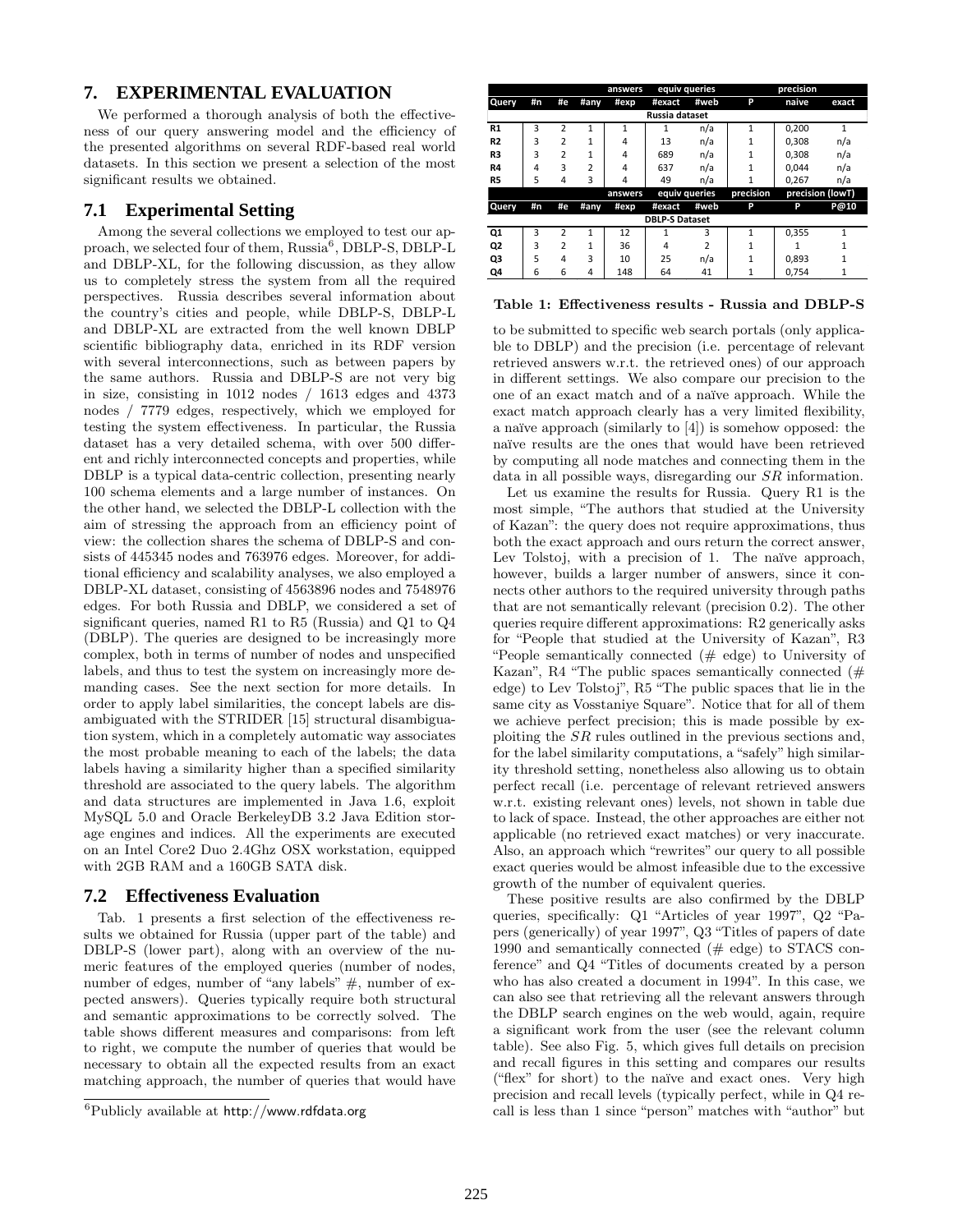

Figure 5: Effectiveness comparison - DBLP-S

not with "editor", employing the standard semantic threshold) are achieved by us; instead, while the exact approach is good for query Q1, it is inappropriate for the others, and the naïve generally has perfect recall but very low precision.

Finally, back to Tab. 1, we present a small but representative sample of a specific effectiveness evaluation we performed on our ranking model and function. In particular, we simulated a more rich and "noisy" answer set to DBLP queries by significantly lowering the semantic approximation threshold employed for label match ("lowT" section of the table) and, together with precision  $P$ , we computed precision at recall level 10,  $P@10$ . As shown in table, even if  $P$ is globally lower (for instance, "title" is now also similar to label "note"), the function proves to be effective in discriminating the irrelevant answers and keeping them low in the ranking, with perfect P@10 levels.

#### **7.3 Efficiency Evaluation**

Along with a good effectiveness, a graph query answering approach also necessarily needs to be very efficient, since the size of the managed graphs can be very high. In the following tests, we analyze the performance of our proposal on the large DBLP-L collection, considering query execution time and the number of index accesses performed by the different available cursor selection strategies and access modes. Note that since we are not focused on the efficiency of the preprocessing phases, such as index construction, we will not present an analysis of these performances.

Fig. 6 shows query execution time of queries Q1 to Q4 for the Round Robin (RR), Next Best (NB) and Max Sel (MS) cursor selection strategies, for both  $K=5$  and  $K=10$ . As we can see, execution time reflects the query complexity, both considering the number of edges and the selectivity of the labels. Further, for all of them, the random accesses performed by seek() exploit indices; the sequential versions of these strategies proved significantly slower then their indexbased counterparts, thus we present only the best performing one ("MS(seq)" in figure) as a baseline. Note that we also tested the performances of a memory buffer for caching index data accesses, as described in the algorithm discussion, however we do not present them since the achieved performance gain was not significant. First of all, we can see that the index-based execution time, even for the most complex queries, is low, less than 0.7 seconds for this large dataset  $(K=10)$ . As to the cursor selection methods, RR generally proves to be the worse performing strategy and is particularly outperformed by the others in case of queries having many edges with different selectivity (such as Q3 and Q4). MS strategy is the most efficient in all situations (less than 0.3 seconds); NB performance is close but equally satisfying, also considering that, differently from MS, it does



Figure 6: Query Execution time for DBLP-L

|                |           | <b>%compl answers</b>       |        | #sorted accesses              |           |    |  |
|----------------|-----------|-----------------------------|--------|-------------------------------|-----------|----|--|
| Query          | <b>RR</b> | NΒ                          | МS     | <b>RR</b>                     | <b>NB</b> | МS |  |
| Q1             | 43%       | 87%                         | 93%    | 20                            | 15        | 12 |  |
| Q2             | 36%       | 76%                         | 82%    | 25                            | 18        | 16 |  |
| Q3             | 10%       | 7%                          | 41%    | 98                            | 102       | 26 |  |
| Q4             | 2%        | 8%                          | 33%    | 105                           | 67        | 23 |  |
|                |           | #random accesses - seg mode |        | #random accesses - index mode |           |    |  |
| Query          | <b>RR</b> | NΒ                          | МS     | <b>RR</b>                     | ΝB        | МS |  |
| Q1             | 22002     | 12385                       | 10493  | 28                            | 13        | 12 |  |
| Q <sub>2</sub> | 81003     | 37945                       | 29455  | 31                            | 16        | 13 |  |
| Q3             | 172964    | 125881                      | 92743  | 47                            | 29        | 24 |  |
| Q4             | 816162    | 249449                      | 136068 | 412                           | 154       | 58 |  |

Table 2: Details on index accesses for DBLP-L

not require to know the cursors' size to work, thus possibly proving more versatile in some specific implementation scenarios. The scalability w.r.t.  $K$  also proves encouraging for all queries, with a computation time increase of only 10% to 30% in going from  $K=5$  to  $K=10$ . Even if, due to lack of space, we are unable to show the complete figures, these scalability results are also confirmed by the other tests we performed for  $K$  values up to 100, on the queries retrieving a large number of results (such as Q4).

Tab. 2 completes the picture by comparing the different strategies, for  $K=5$ , in terms of the percentage of completed answer computations and the number of required disk accesses, both sorted and random (for random access we show both sequential and standard indexed modes, for completeness). Notice the high percentage of completed answer computations, specifically for MS, meaning that the time spent in starting useless answer computations is minimized. Further, the MS strategy also provides the lowest number of disk accesses, thus justifying the previously examined figures.

We close our experimental discussion with a positive note on the scalability of the approach w.r.t. dataset size: by considering DBLP-XL (nearly 10 times larger then DBLP-L), execution time for Q1 to Q4 is less than tripled, thus proving a satisfying efficiency also from this point of view.

#### **8. RELATED WORK AND CONCLUSIONS**

The works which are more related to ours are [12, 21].

As far as we know, NAGA [12] is the first work which addresses the need of semantic query capabilities which go beyond keyword-based search as a key issue when searching for knowledge. Nevertheless, several differences exist with our work. NAGA relies on the YAGO Web-derived knowledge base [17] which consists of 16 millions facts extracted from semi-structured Web sources and ontologies. The work introduces a data model which is similar to ours. However, query formulation and answering is very different. First of all, the system does not allow for semantic approximations on query nodes' and edges labels. Then, edge approximation